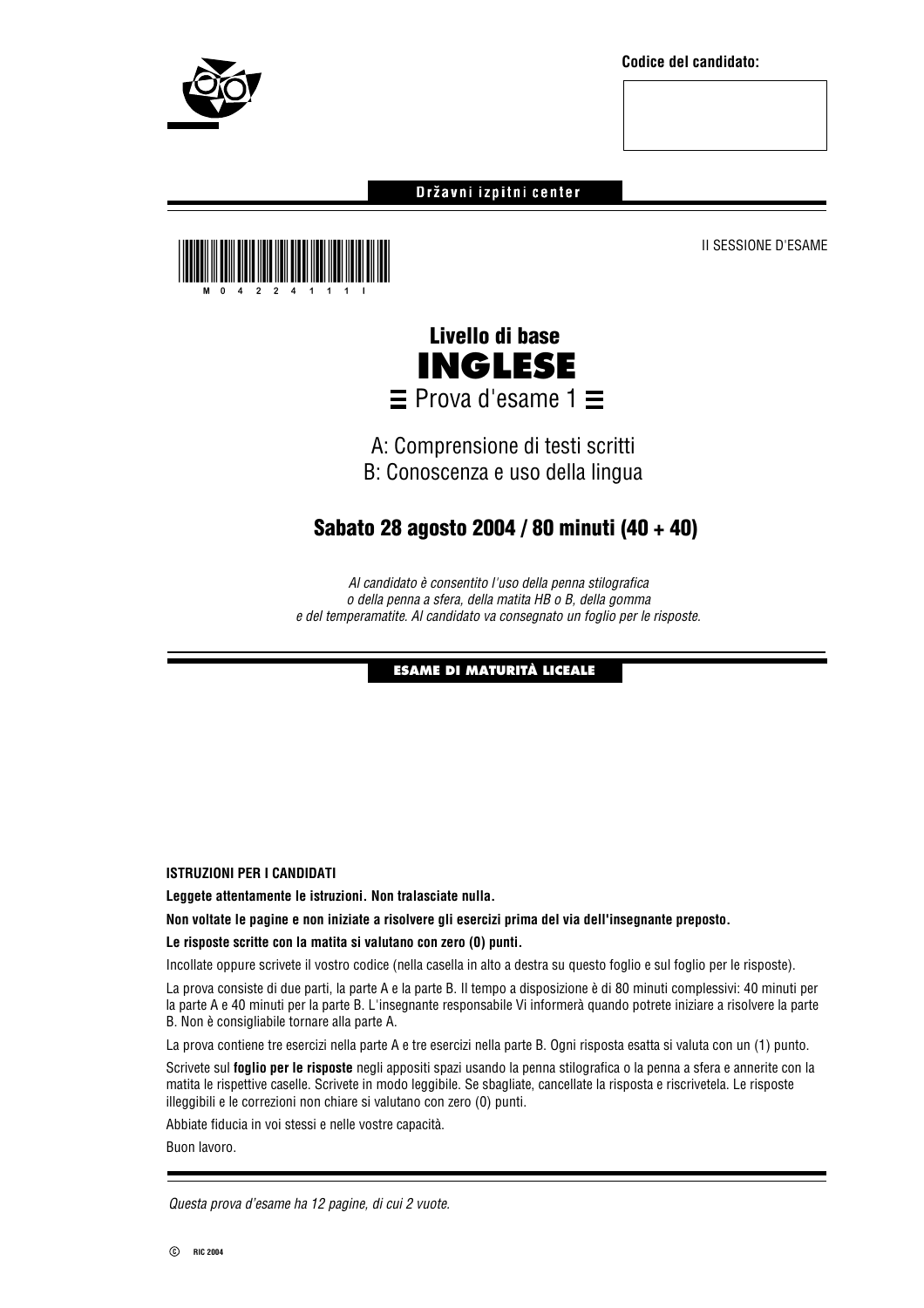## 

### Example:

### READING TASK 1: SHORT ANSWERS<br>
Answer *in note form* in the spaces provided<br>
Example:<br>
0. What has made Tiananmen Square more pl<br> **Beijing rushes to**<br>
1. Why has concern for the environment beco<br>
2. During whose leadership on the answer sheeds and the answer sheeds and the more important if  $\mathbf{g}$  memore important is any of its green areas waste of water in F<br>the price of water in F<br>the price of water in some areas? Market *in note form* in the spaces pro<br>Answer <u>in note form</u> in the spaces pro<br>Example:<br>0. What has made Tiananmen Square me<br>**Beijing rushes** 1<br>1. Why has concern for the environment<br>2. During whose leadership did Beijing Example:<br>Example:<br>Example:<br>O. What has made Tananmen Square more pleasant? [*Grass areas*<br>**Beijing rushes to "greenify" er**<br>1. Why has concern for the environment become more important rece<br>2. During whose leadership did B 0. What has made Transmission equation to the preceding Transmission of the environment become more important recently.<br>The thing whose leadership did Beijing lose many of its green areas?<br>2. During whose leadership did Be Beijing rushes to "greenify" environment

- 
- 
- 
- 3. Name two factors representing the threat<br>4. Name two factors representing the threat<br>5. Mention one of the causes for the enormed<br>6. Why is the government reluctant to increa<br>7. What is the effect of water problems on f
- 2. In which period was Beijing a green city?<br>2. Name two factors representing the threat to water reserves.<br>5. Mention one of the causes for the enormous waste of water in Beiji<br>6. Why is the government reluctant to increa 5. Mention one of the causes for the enormous waste of water<br>6. Why is the government reluctant to increase the price of wat<br>7. What is the effect of water problems on farmers in some are
- 1. During whose leadership did Beijing lose many of its green areas?<br>
1. In which period was Beijing a green city?<br>
4. Name two factors representing the threat to water reserves.<br>
5. Mention one of the causes for the enorm 5. Why is the government reluctant to increase the price of water drastical<br>7. What is the effect of water problems on farmers in some areas?<br>7. What is the effect of water problems on farmers in some areas?
- Fig. of the government relationship increase the prior of the control of the government relationship.<br>7. What is the effect of water problems on farmers in some areas?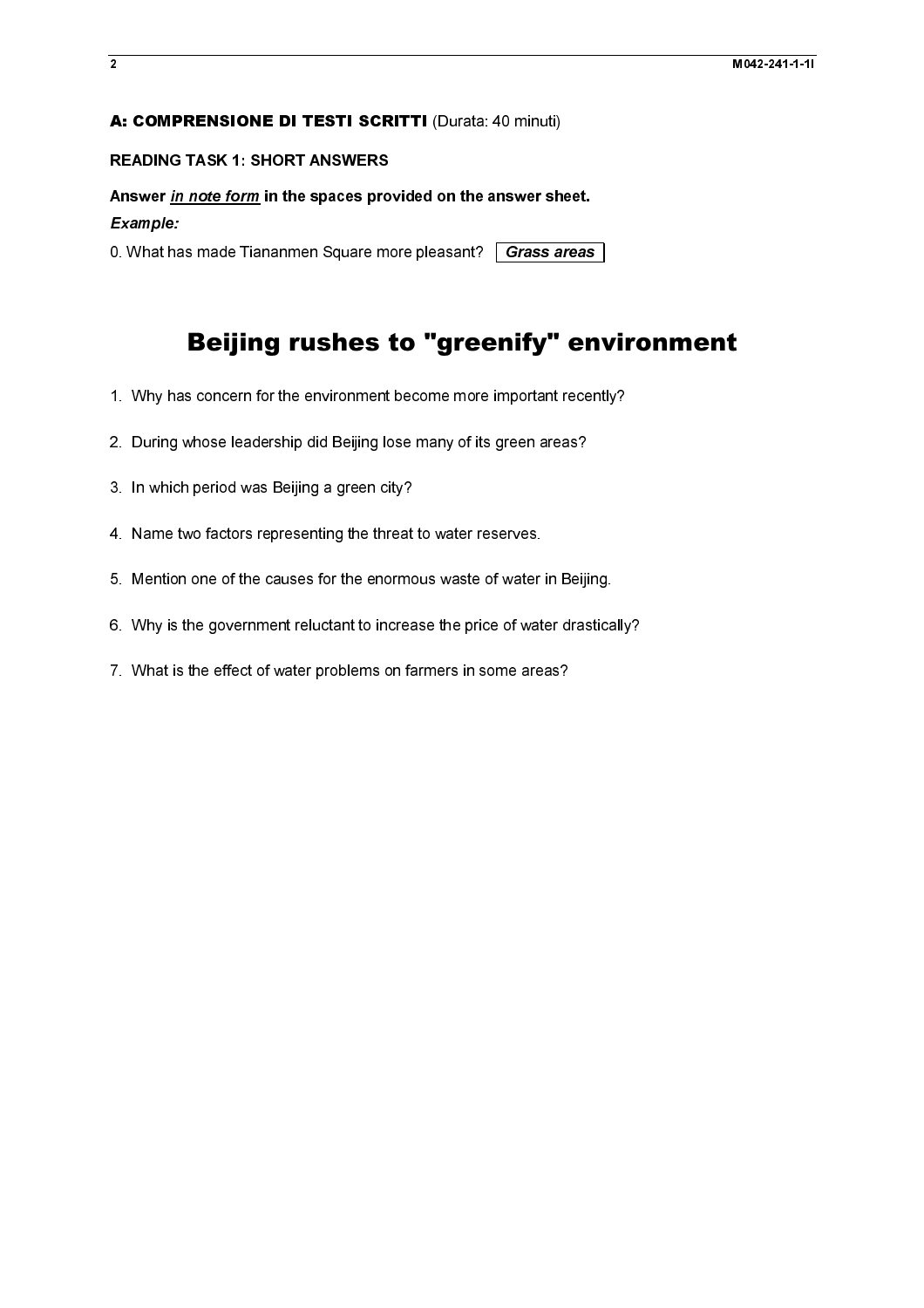### bei fram an extints in The Cuerdian Neuenannes. 20 Neuenaher 2000, by Jahr Citt

Adapted from an article in The Guardian Newspapers, 28 November 2000, by John Gittings

Two slim patches of grass on Tiananmen Square come as a surprise to many visitors. They were only planted last year, as a belated attempt to make the vast expanse of concrete a little more friendly. And they are actually green – unlike most grass elsewhere in Beijing where regular watering is discouraged because of a chronic shortage.

Beijing's water crisis is going from bad to worse. Last year, the water table was lowered by more than two metres and the underwater reserve shrank by 1.5bn cubic metres. Rainfall in the first half of this year was 39% less than average.

If Beijing needs any extra stimulus to take water seriously, it is the need to back up its bid to host the 2008 Olympics by looking green. Water conservation is an important part of the city's "Green Olympics" campaign, which also focuses on reducing atmospheric pollution, tackling factory waste and "greenifying" the environment.

The irony is that planting more trees and restoring grass – much of it ripped out in the Maoist decades – means a higher demand for water. Most greenery is kept alive by flood irrigation, with water channelled into miniature moats and ditches. The city is now shifting more than a million square meters of green space to less wasteful spray irrigation.

No one hides the seriousness of the problem now. When Beijing was first built by the Ming emperors, says the latest edition of Beijing Review, it had enormous water resources, with lakes and springs which made it a city of gardens. Today, it has become "one of the driest cities in northern China due to drought".

The Miyun reservoir, built in the late 1950s with Chairman Mao himself wielding a symbolic spade, may dry up within two or three years if last year's drought reoccurs. Another important reservoir, the Guangting, can no longer supply the city because of heavy pollution in its upper reaches.

The immediate causes of the crisis are familiar ones. Beijing's population officially stands at 12m, but is swollen by at least 2m migrant workers. Improved living standards for the majority have increased the number of washing machines, flush toilets and other water-greedy appliances. There is massive wastage from poorly maintained mains while few people have enough social consciousness to turn off dripping taps in homes and on street standpipes. Water is virtually free: car washers and public baths have no incentive to limit their use.

Beijing's city government has started a watersaving campaign, backed by new restrictions. It is phasing in a "quota system" – a euphemism for scheduled cuts – which the privileged capital dwellers have largely avoided so far. Prices for tap water supply and sewage disposal have already risen though so far only marginally: the government is only too aware that a rapid price hike could provoke unrest. New reservoirs and more effective sewage plants are now being planned.

The water crisis is even worse outside Beijing. The state planning development commission has called for price reform throughout China where more than 400 out of 668 cities suffer chronic shortages. Peasant communities in some areas have waged war on their neighbours in disputes over water sharing.

The underlying causes are agricultural overuse, deforestation, and excessive reclamation of flood plains. This results in the paradoxical combination of worse floods and worse droughts as the land's water retention capacity diminishes. China's deserts are growing by 2,460sq km annually.

© The Guardian Newspapers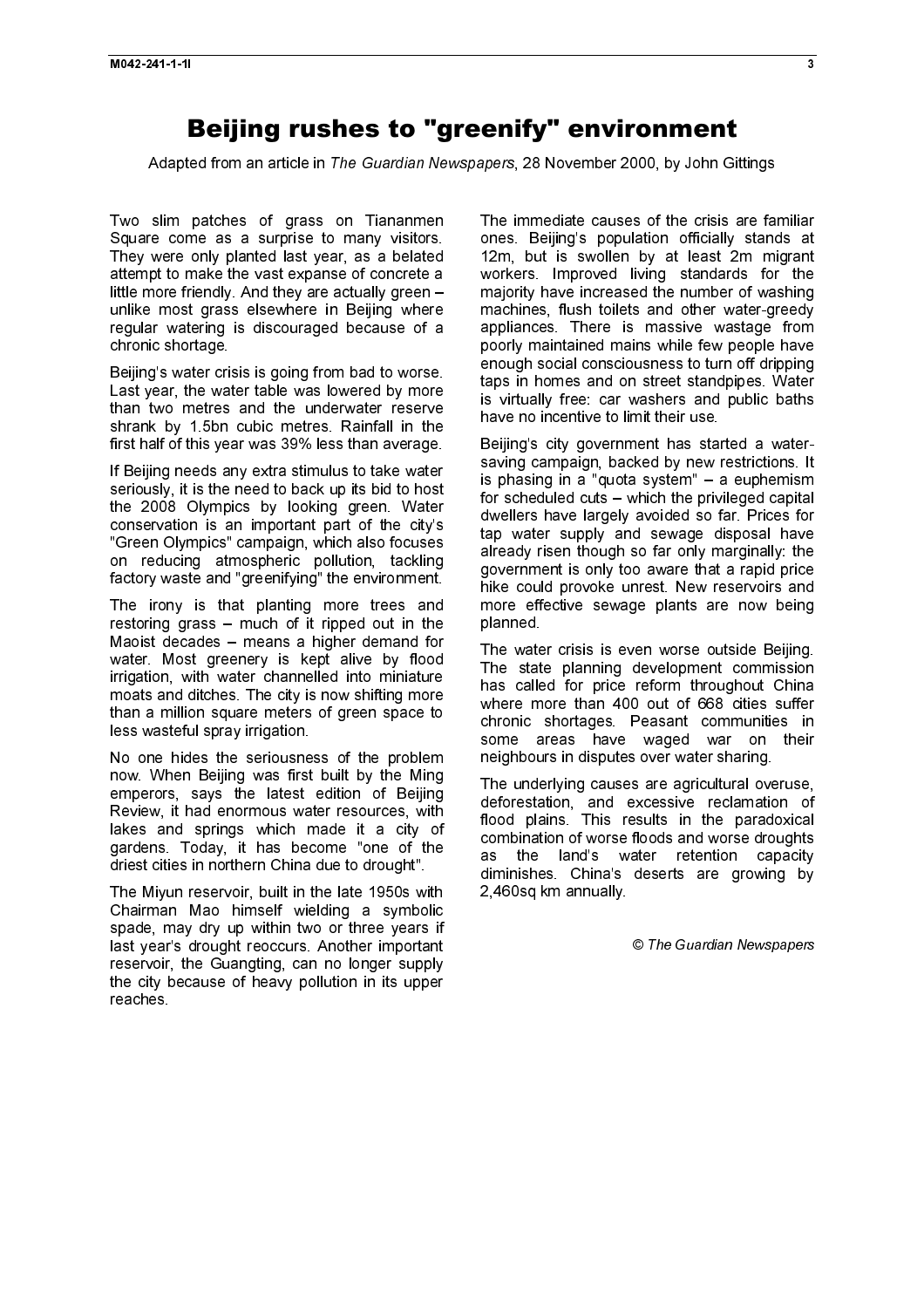READING TASK 2: MATCHING (Paragraphs and Statements)

Match all statements 1–10 with paragraphs from A–H.

MORE THAN ONE STATEMENT may refer to THE SAME PARAGRAPH.

Write your answers on the answer sheet and shade in the appropriate circle.

### *Example:*

0. Goodall worked for a well-known scientist.

 $\vert 0 \vert$ A

# 0. Goodall worked for a well-known scientist.<br>
The ascent of one woman<br>
1. Goodall's observations shed light on chimpanzeer' snully<br>
2. The publicist opinion of her work was different from the of academics<br>
3. Goodall is e The ascent of one woman

- 1. Goodall's observations shed light on chimpanzees' cruelty.
- 2. The public's opinion of her work was different from that of academics.
- 3. Goodall is engaged in protecting chimpanzees.
- 4. Goodall had no ambitions to work in the field of science.
- 5. In her academic work Goodall rejected some established ideas.
- 6. Goodall found out that young chimps were not always safe within their own community.
- 7. Goodall's observations proved chimpanzees' ingenuity.
- 8. In her academic work Goodall referred to chimps by names.
- 9. In her late twenties Goodall was thinking of a new career.
- 1. Goodall's observations shed light on chimpanzees' cruelty.<br>
2. The public's opinion of her work was different from that of a<br>
3. Goodall is engaged in protecting chimpanzees.<br>
4. Goodall had no ambitions to work in the 2. The public's opinion of her work was different from that of academics.<br>3. Goodall is engaged in protecting chimpanzees.<br>4. Goodall had no ambitions to work in the field of science.<br>5. In her academic work Goodall reject 3. Goodall had no ambitions to work in the field of<br>3. In her academic work Goodall rejected some es<br>3. Goodall's observations proved chimpanzees' ing<br>3. In her academic work Goodall referred to chimp<br>3. In her late twenti 4. The racademic work Goodall rejected some established<br>6. Goodall found out that young chimps were not always sa<br>7. Goodall's observations proved chimpanzees' ingenuity.<br>8. In her academic work Goodall referred to chimps 5. Goodall found out that young chimps were not always safe within<br>7. Goodall's observations proved chimpanzees' ingenuity.<br>8. In her academic work Goodall referred to chimps by names.<br>9. In her late twenties Goodall was t F. Goodall's observations proved chimpanzees' ingenuity.<br>
6. In her academic work Goodall referred to chimps by names.<br>
9. In her late twenties Goodall was thinking of a new career.<br>
10. Goodall's observations of David Gre 7. Goodall's observations proved chimpanzees' ingenuity.<br>8. In her academic work Goodall referred to chimps by nar<br>9. In her late twenties Goodall was thinking of a new caree<br>10. Goodall's observations of David Greybeard b 9. In her late twenties Goodall was thinking of a new career.<br>10. Goodall's observations of David Greybeard brought her finances.<br>10. Goodall's observations of David Greybeard brought her finances. 9. In Goodall's observations of David Greybeard brought her finant<br>intervalsed was the finance of a new career. The matrix<br>of a new career of a new career. The matrix of a new career of a new career. The<br>intervalsed was th 10. Goodall's observations of David Greybeard brought her finance for her projects. 10. Goodall's observations of David Greybeard brought her finance for her projects.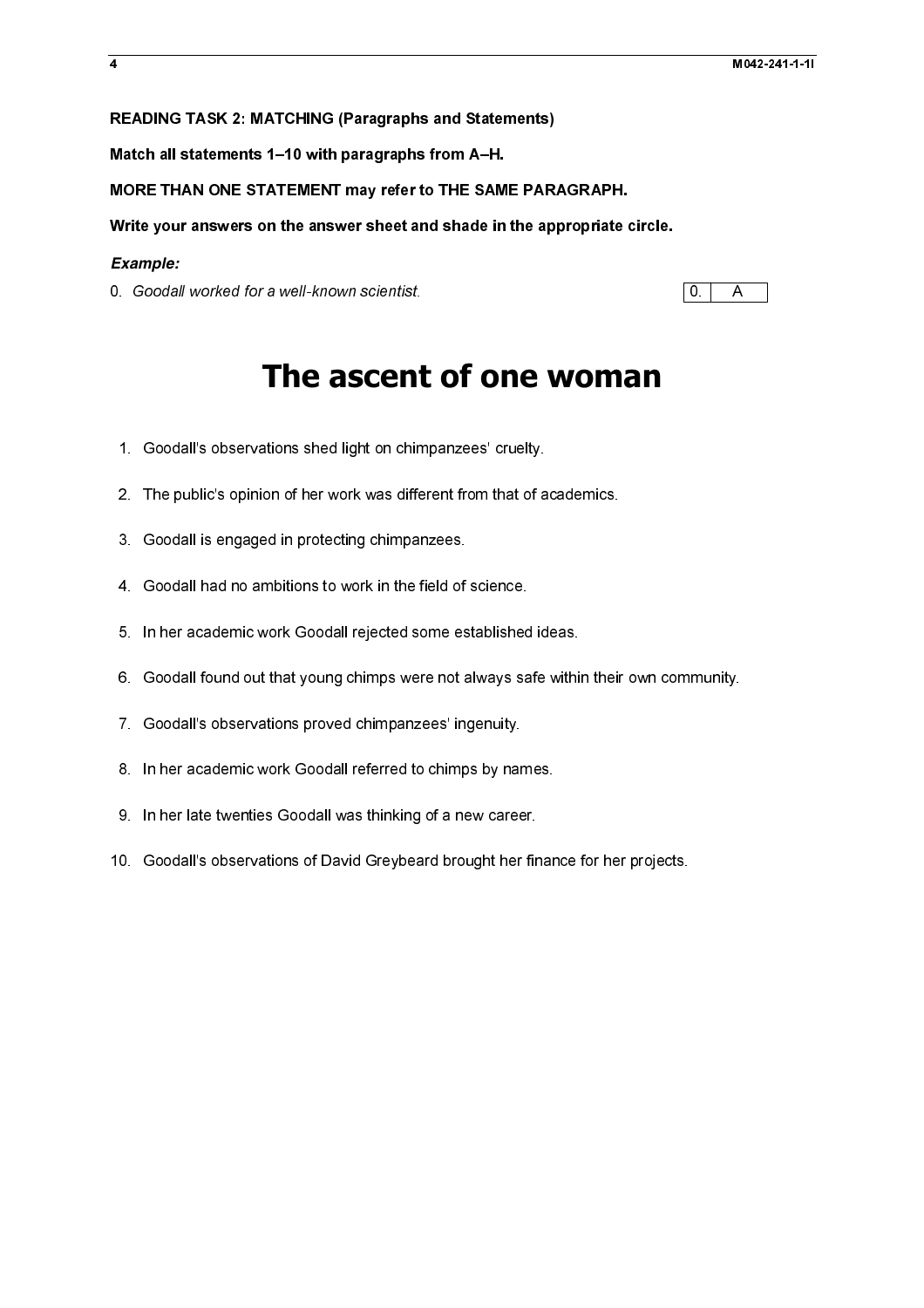### The ascent of one woman

Goodall was 26 when she first started work with chimpanzees. A former secretary from Bournemouth, she had had a lifetime obsession with animals. She had arrived in Africa in 1957, having saved up waitressing tips to pay for the long boat journey south, and, through a mix of chance and persistence, got herself a job as secretary to the celebrated anthropologist Louis Leakey. Within a few months Goodall had convinced him that she was the person to undertake a study of a group of chimpanzees that he had identified living in an area called Gombe on the shores of Lake Tanganyika.

### B

"I didn't know the first thing about studying chimps so I had no idea what I would find. They had never been studied in the wild before. All I remember thinking was that I had to find out enough about the chimps to satisfy my own curiosity, and so as not to let Louis Leakey down. I knew nothing about science. I wasn't interested in being a scientist. I wanted to learn about chimpanzees and write books about them, that was all," she says.

### C

In fact, her most celebrated finding came quite by accident, and within months of her arrival at Gombe. One rainy morning Goodall witnessed, through her binoculars, the chimp she called David Greybeard pushing a long leafy stem into a hole in a termite mound, withdrawing it, and sucking from it the soldier termites that had defensively clung to the prod. He was, Goodall realised, fishing for his food. The ability to make tools, until then accepted as the chasm that separated humans from the animal kingdom, was not, after all, exclusive to homo sapiens.

### D

(Chinfothial Ftforsk landssofter Ttdhied)に (Chinfothil = htfchwb = arcw of chinfothil = htfchwb = html = html = html = html = html = html = htm Today is Jane Goodall's 69th birthday, and she is arguably the most famous scientist alive – at least outside her native country. For this remarkable level of celebrity, Goodall largely has the National Geographic Society to thank. Encouraged by her observation of toolmaking, the organisation was persuaded to provide funding for a further year's research; some time later it sent a young photographer, Hugo van Lawick. His photographs of wild chimpanzees looking under her shirt for hidden bananas, and early films of baby apes reaching out to touch her nose, were flashed around the world.

E

**A**<br>
When she first started work with But the pubic reacted efficions<br>in The society from Bournmandh and reaction from the solentic communisors on with an<br>invariang sevel up watersang to buy of the entit of costanting to But if the public reacted enthusiastically to her work, the reaction from the scientific community, which her observations so challenged, could scarcely have been more different. In 1962, encouraged by Leakey, she left Gombe to write up her findings for a PhD at Cambridge. But the greeting she met there, she says, was hostility. Not knowing any better at the time, Goodall had given the chimps names, mainly to help her identify them; accepted wisdom demanded that she should have numbered them, like other scientific subjects. Most damningly, her attribution of personalities and emotions – grief, despair, empathy – to the individual animals was seen as naive and shockingly anthropomorphic.

When her PhD thesis was returned to her after a first reading, the genders of the chimps had been crossed out, in every case replacing "he" or "she" with "it". Furious, Goodall wrote her pronouns back in. The thesis stayed as she wanted it. Her studies would go on to show that chimpanzees demonstrate a range of behaviours previously thought unique to humans: reasoned thought, abstraction, generalisation, symbolic representation, and concept of self.

F

G

But not all her findings were benign. Goodall admits she was "devastated" to observe that the chimpanzees, widely romanticised as noble savages, were every bit as capable of brutality as their hominid cousins. It was known that the apes occasionally ate meat, but Goodall was the first to observe male chimps in highly organised, savage hunts of smaller mammals for food. She watched two female chimps embark on a murderous, and cannibalistic, campaign against other females young. Such levels of brutal behaviour had never been observed in non-human primates.

### H

In 1986 Jane Goodall ceased to be a field scientist. She was attending a conference, marking the publication of her study "The Chimpanzees of Gombe", at which primatologists working across the globe described the critical threats – from habitat destruction to the bushmeat trade. "I realised, right there, that I had to leave being an observer, and I had to go and do something. " In 1977 she founded the conservation charity, which supports campaigns against the bush trade, the use of captive chimps in scientific research and innovative sustainable development projects for villagers living alongside ape communities.

© The Guardian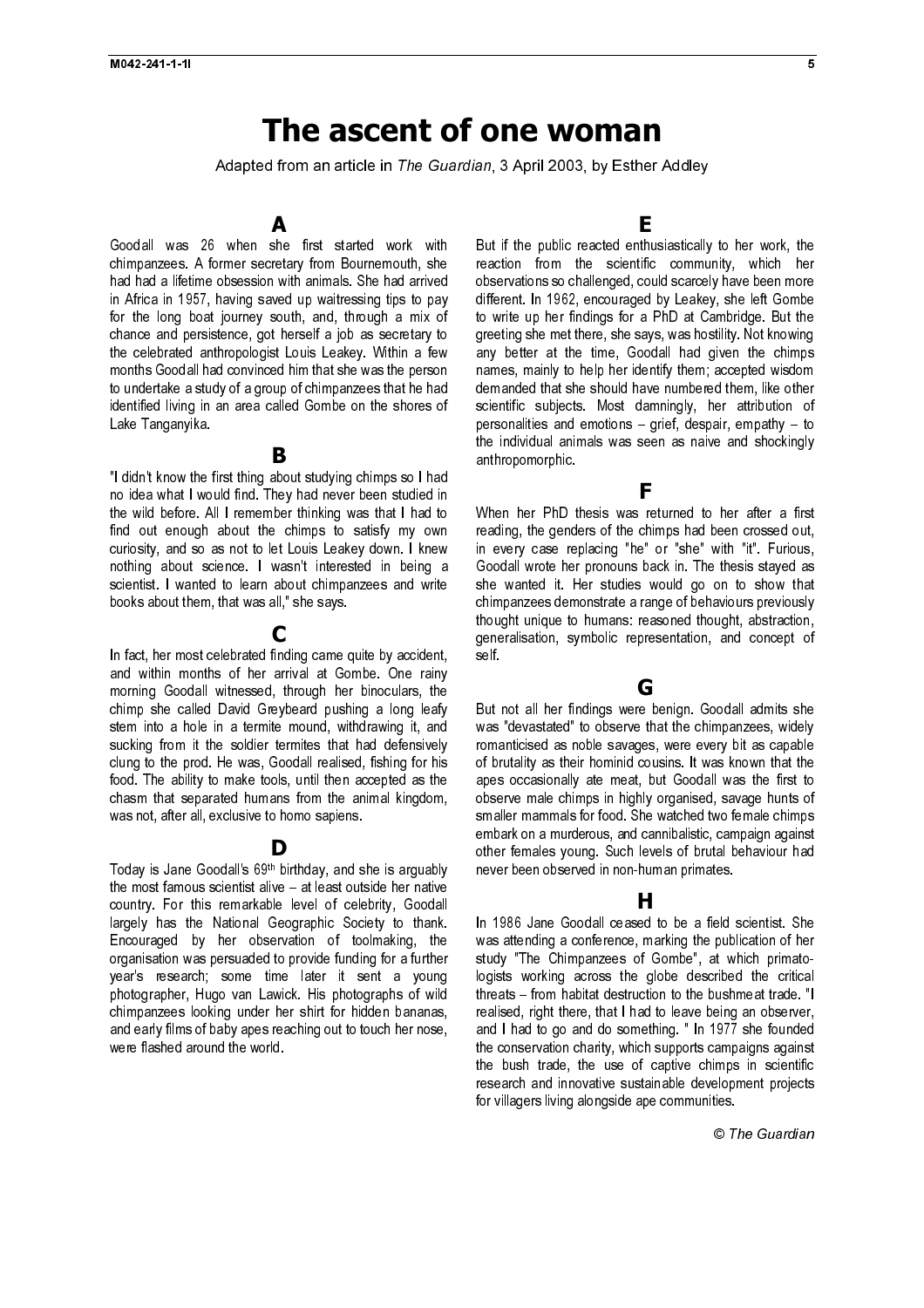### READING TASK 3: TRUE / FALSE / NOT GIVEN

Decide whether the following statements are TRUE / FALSE or NOT GIVEN.

Tick  $(\checkmark)$  the appropriate column on your answer sheet and shade in the appropriate circle. *Example:* 

0. Teddy Boys were the beginners of a new culture among young people.

### FATHER TEDS

- any people were<br>ddy Boy fan clul<br>s not known wh<sub>!</sub><br>le author's fathe<br>he Teddy Boys b<br>le author was dis<br>le book The Ted<br>anny was for a w<br>sspite health pro 1. Many people were scared of the Teddy Boys.
- 2. Teddy Boy fan clubs appeared across the country.
- 3. It is not known why the youngsters were called Teddy Boys.
- 0. Toddy Boys were the beginners of a new culture among young people.<br>  $\frac{1}{\sqrt{1-\frac{1}{\sqrt{1-\frac{1}{\sqrt{1-\frac{1}{\sqrt{1}}}}}}}}$ <br>  $\frac{1}{\sqrt{1-\frac{1}{\sqrt{1-\frac{1}{\sqrt{1-\frac{1}{\sqrt{1-\frac{1}{\sqrt{1-\frac{1}{\sqrt{1-\frac{1}{\sqrt{1-\frac{1}{\sqrt{1-\frac{1}{\sqrt{1-\frac{1}{\sqrt{1-\frac{1}{\sqrt{1-\frac{1}{\$ 2. Teddy Boy fan clubs appeared across the course of the control of the New York of the New York of the New York of the New York of the Teddy Boys became of interest to the meets. The Teddy Boys became of interest to the m 2. It is not known why the youngsters were called Ted<br>4. The author's father was strict when the son tried to<br>5. The Teddy Boys became of interest to the media a<sub>t</sub><br>6. The author was disappointed by the Teds' rock'n'ro<br>7. 3. The author's father was strict when the son tried to imitate th<br>3. The Teddy Boys became of interest to the media again about<br>6. The author was disappointed by the Teds' rock'n'roll party.<br>7. The book The Teds has been 4. The author's father was strict when the son tried to imitate the Teddy Boys' style.
- 4. The author's father was strict when the son tried to imitate the Teddy Boys' style.<br>5. The Teddy Boys became of interest to the media again about 20 years later.<br>6. The author was disappointed by the Teds' rock'n'roll p 5. The Teddy Boys became of interest to the media again about 20 years later.
- 6. The author was disappointed by the Teds' rock'n'roll party.
- 7. The book The Teds has been translated into French and German.
- 5. The author was disappointed by the Teds' rock'n'roll party.<br>
7. The book The Teds has been translated into French and German.<br>
8. The author wanted to meet some of the people mentioned in the book.<br>
9. Danny was for a w 6. The author was disappointed by the Teds' rock'n'roll party.<br>7. The book The Teds has been translated into French and G<br>8. The author wanted to meet some of the people mentioned<br>9. Danny was for a while financially suppo 8. The author wanted to meet some of the people mentioned in the been translated in the been set of the problem banny supported by the author.<br>10. Despite health problem Danny and Sue still socialise. 8. The author wanted to meet some of the people mentioned in the book.
- 8. Danny was for a while financially supported by the author.<br>10. Despite health problem Danny and Sue still socialise. 9. Danny was for a while financially supported by the author.
- 9. Despite health problem Danny and Sue still socialise.<br>10. Despite health problem Danny and Sue still socialise. 10. Despite health problem Danny and Sue still socialise. 10. Despite health problem Danny and Sue still socialise.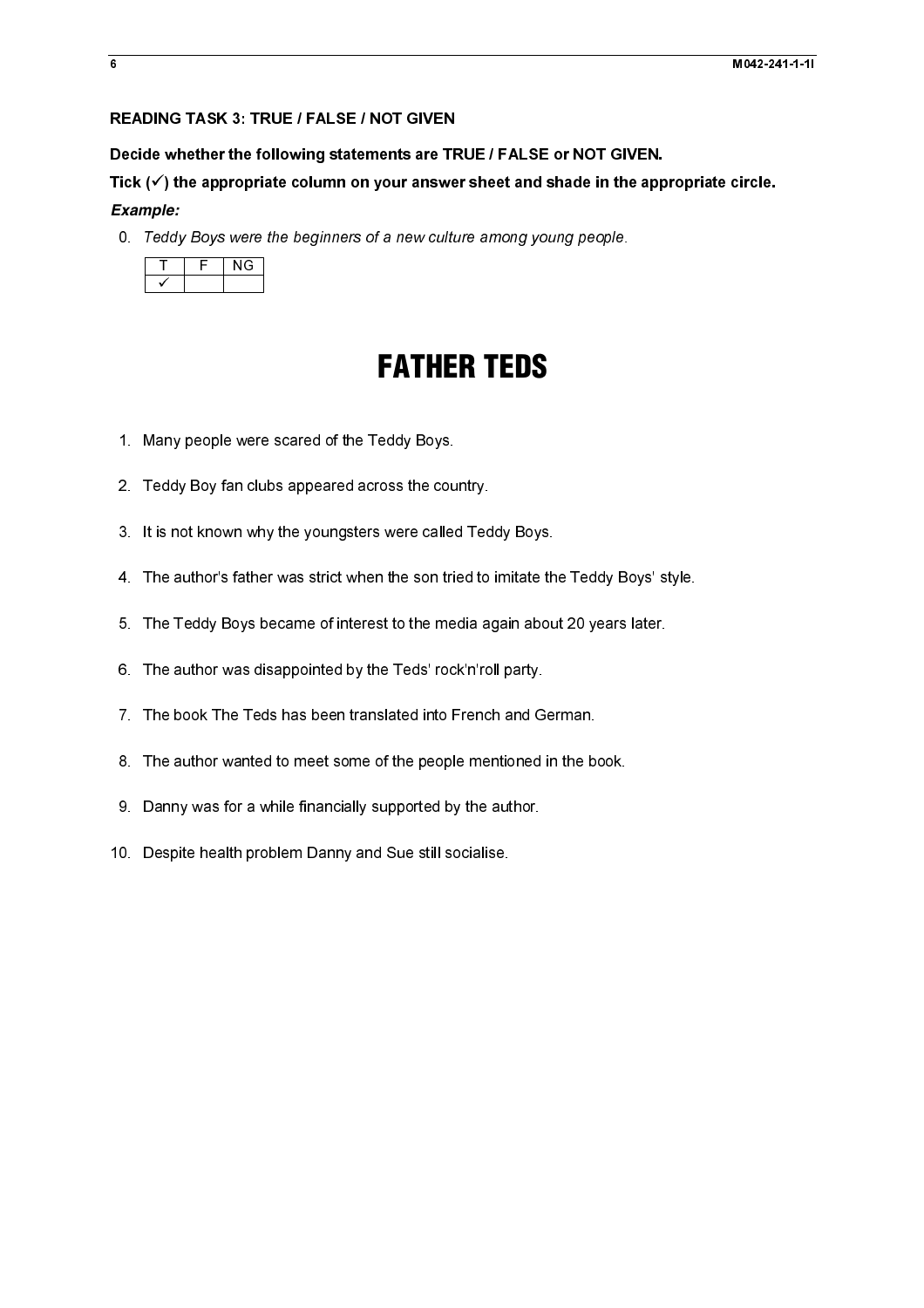### FATHER TEDS

'In early 1954, on a late train from Southend, someone pulled the communication cord. The train ground to a halt. Light bulbs were smashed. Police arrested a gang dressed in Edwardian suits. In April, two gangs, also dressed Edwardian-style, met after a dance. They were ready for action: bricks and sandfilled socks were used – 55 youths were taken in for questioning. The following August Bank Holiday the first Best-Dressed Ted contest was held. The winner was a 20-year-old greengrocer's assistant. The Teddy Boy myth was born...'

Early 1954, on a late train from Southout, Or it was until the 70s when I was also<br>conceptly the commutation cost. The absorption Leely Boy reversal for the<br>shock commutation cost. In a proposed in a mod writter Redact St - "st sh chiffhh wh h c c wilh h i sh wh h h chiffh chit C rt c th h kt - st sh cliffhh w r c c ailhe s sh sh a l r ahfl ch t t C r t c t l Ft The Teddy Boys were the first mass expression of British youth culture: a tribal clique determined to strut, threaten, amaze, entertain and finally define the aspirations and imagination of working-class youth in post-war Britain. Many others would follow: Mods, Punks, Skins, Hippies, Goths and – like the Teds – they would blend music, dress, hair, slang and attitude in a unique, creative subculture. But none could rival the place in history of the Teds who, with their outrageous style, rebellious attitude and violent behaviour, became the first teenage embodiment of dread to all decent right-thinking citizens.

It is hard to imagine how radical Teds were when they first appeared in the conventional, austere, post-war 50s. They revelled in hairstyles borrowed from American rock and film stars and exaggerated music from the new, loud, sexual rock'n'roll. They sported velvetcuffed drape coats which were copied from the high Edwardian style (hence the Teddy), tight trousers, and an attitude magnified by British truculence. And their shoes were from... Mars!

Certainly my father, the most conservative of men, considered Teds to be beyond the pale, threatening that I didn't want to turn out like one of them. But I sort of did. I was too young and too scared of them then, but I did cultivate a Brylcreme quiff and I bought a pair of winklepickers, which my father threw in the fire. And that was more or less that.

Or it was, until the 70s when I was asked to photograph the Teddy Boy revival for New Society magazine. I teamed up with my friend and writer, Richard Smith, and both of us were intrigued by what we found – the energy, the style, the kitsch, the buzz. And the music was good – not cutting edge, but good. A night out with the Teds was generally a good crack – sometimes some violence, some vomit on the carpet, but generally a rock'n'roll party. I wasn't a Ted, but it was easy enough to fit in. I was the bloke who took photographs.

The book of the work we did came out in 1979. It was called The Teds and it became a bit of a cult. The book has recently been republished and looking at it again, my curiosity got the better of me. I decided to go back and find some of the characters who were in the book. It was almost like going to a school reunion – 'Whatever happened to...' I went down to a Teddy Boy weekender in Reading. I didn't realise these things still went on, but I was told by some of the Teds that there were too many of these kinds of events now, that the scene was getting diluted. It was certainly getting old.

I tracked down Tongue-Tied Danny through Val, who had organised the event. When I did the book, he was one of the best-known DJs, in demand around the country, and I photographed his wedding to Sue, 24 years ago. Danny had been out of the scene for many years. He'd got fed up with it, his equipment was always being stolen, his car trashed, he'd had enough. He moved into historical re-enactments and building computers. But the pull of the Ted was too strong, and through some old friends he gradually got back into it.

Nowadays, Danny has to use a walking stick and Sue is permanently in a wheelchair and often in great pain (but still active in her residents' association). She collects porcelain dolls. Danny still gets down to the Galleon pub and the Pavilion in Battersea for rock'n'roll nights.

7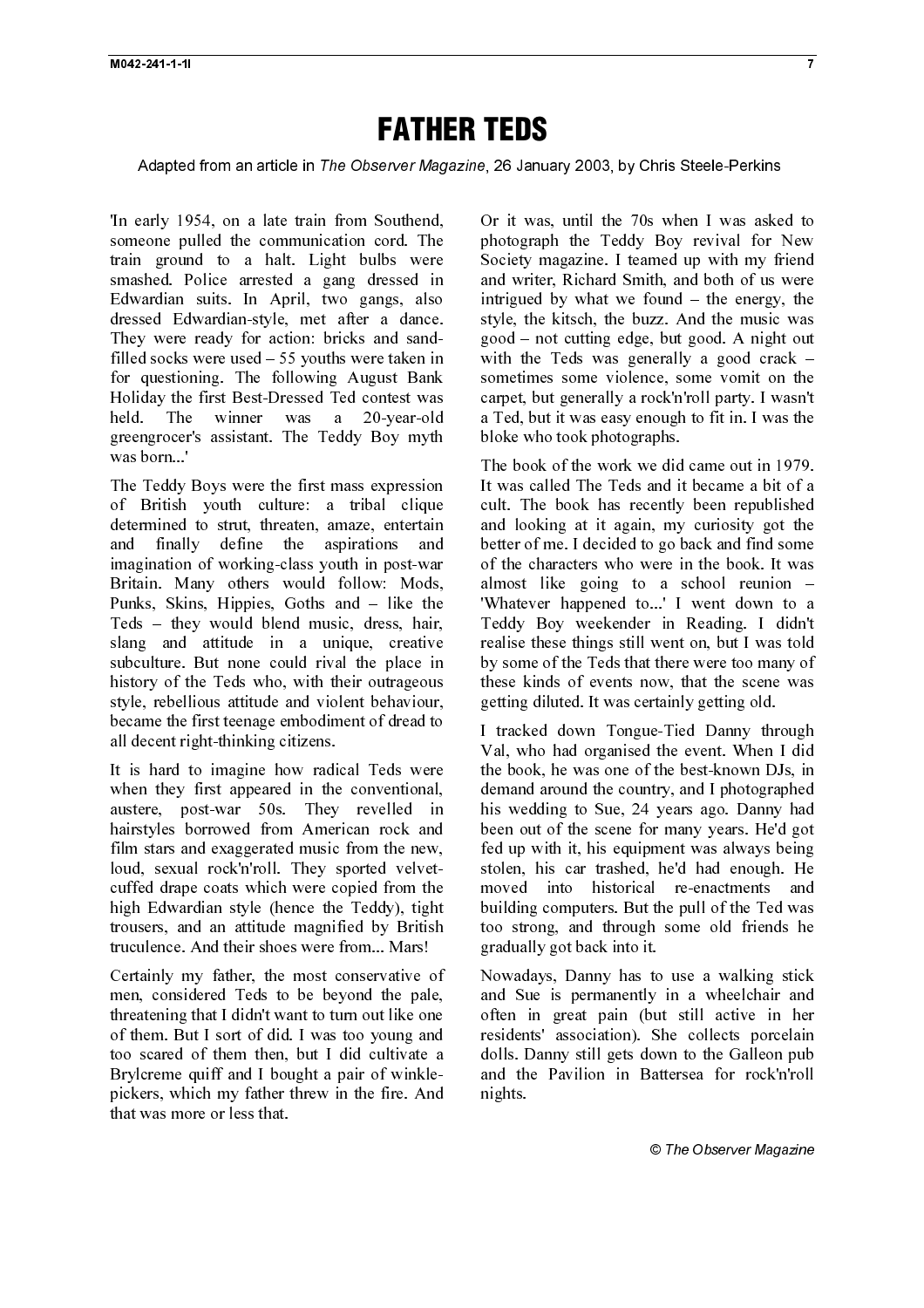TASK 1: GAP FILL

Write the missing words in the spaces provided on the answer sheet.

There is ONE word missing in each gap.

### How to be an ecotourist

Adapted from an article in The Guardian, 9 March 2002

that mean exactly?

"As a general goal," explained Klaus Toepfer, executive director of the UN's environment programme, "it should provide an opportunity \_1\_ develop tourism in ways that minimise the industry's negative impacts and actively promote the conservation of Earth's unique biodiversity. \_\_2\_\_ handled properly, ecotourism can be a valuable tool for financing the protection of ecologically sensitive areas and the socioeconomic development of populations living in or close to  $\overline{3}$ .

Ecotourism, he said, was "far from being a fringe activity" and should not be regarded \_\_4\_\_ "a passing fad or a gimmick", or even as a secondary market niche, **\_\_5**\_\_ rather as one of the trump cards of the tourist industry of the future".

Perfect ecotourism would ensure a good living for local inhabitants while not detracting from their traditional lifestyles, encroaching on their customs or spoiling in some way the area in  $\_\,$  6 they live. Perfect ecotourism, however, probably doesn't exist. But many companies \_\_7\_\_ making an effort to ensure that the benefits of their holidays – both to local people and the area visited – outweigh their negative impact.

A growing number of travel companies,  $\_\,$ 8 $\_\,$  instance, now use local transport and locally owned hotels. Some have  $\theta$  able to prove economic benefits, too. More than 5.5m people worldwide, for example, go whale-watching annually; and that provides a far better income  $\overline{\phantom{a}}$  10 hunting them.

**B: CONOSCENZA E USO DELLA LINGUA** (Durata: 40 minuti)<br>TASK 1: GAP FILL<br>Write the missing words in the spaces provided on the answer s<br>There is ONE word missing in each gap.<br>There is ONE word missing in each gap.<br>There is There is an example at the beginning: Gap 0.<br>
Adapted from an article in<br>
Adapted from an article in<br>
This year has been designated the Year of Ecott<br>
that mean exactly?<br>
"As a general goal," explained Klaus Toepfer, ex<br>
T This year has been designated the Year of Ecotourism  $\underline{.0} = \underline{[by]}$  the United Nations. But what does<br>This mean exactly?<br>
"As a general goal." exploite Klaus Toepfer, executive director of the UNIs environment programme, How, though, do you find a holiday company that is eco-friendly? Well, you can start by reading this issue – where most of the holidays have an eco element – or by tapping "ecotourism" into a search engine. Another avenue is to contact the Association of Independent Tour Operators (AITO) who represent the smaller specialists \_11\_ the travel industry. It has been involved in green issues \_\_12\_\_ 1989, and has gradually encouraged similar interest on the part of its members. Last year, AITO issued its first Responsible Tourism Guidelines – voluntary at present, but moving towards mandatory compliance in the next couple of years. Check out AITO **13** ring 0877518080 for a free directory of member companies, with useful holiday ideas including eco-friendly trips.

AITO operators organise beach cleans and support charities at their destinations, with the aim of teaching local children the importance of keeping their part of the world free \_\_14\_\_ rubbish – both for the good of wildlife and for the commercial benefits it can bring to their home village or town.

You can play your part by encouraging the tour operator you use to have an environmental policy and to consider the impact 15 the environment of everything they do.

© The Guardian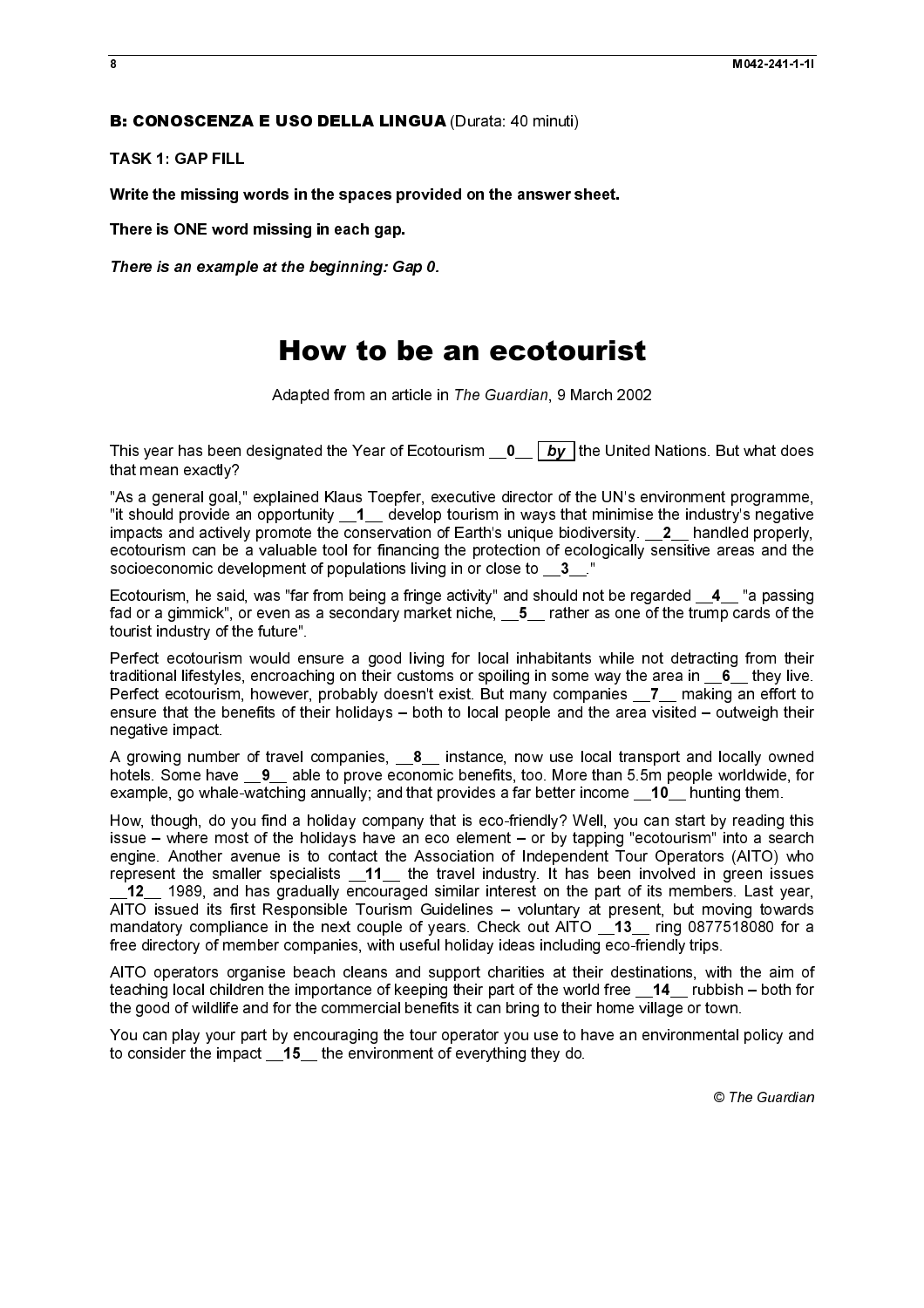TASK 2: GAP FILL

Write the correct form of the verb given in brackets in the spaces provided on your answer sheet.

There is an example at the beginning: Gap 0.

### **The grass is greener**

Adapted from an article in The Observer Magazine, 3 March 2002, by Tamsin Blanchard

bedroom Georgian sanctuary above an old shopfront which now \_1\_ (SERVE) as her office. While most of us would be vaguely disgusted to find a trail of slime  $2$  (LEAD) to a snail inside our homes, for Helen it is proof that she has managed to achieve exactly what she wanted: to bring the outside in. If only the odd bee and caterpillar \_\_3\_ (MAKE) themselves at home too, she would be a very happy woman.

Walk up a narrow flight of stairs and you find yourself in Helen's English country cottage. You can almost hear the sea washing up against the shingle beach outside and the seagulls swooping around the sunny blue sky. The smell of freshly cut narcissus wafts about in the breeze from the open windows of the living room. It's only the end of February, but spring has arrived. But the truth is, we are about as far away from the great British seaside as it is possible  $_4$  (BE). This is industrial, urban Clerkenwell in central London.

The views of the windows are of scaffolding and building sites. In the middle of the night, it is not the waves that \_5\_ (KEEP) Helen awake but the rumble of the meat trucks on their way to Smithfield Market. Nevertheless, she \_6\_ (FILL) her home with a little bit of sea air with the help of some carefully chosen decoration and design.

There is an example at the beginning: Gap 0.<br>
There is an example at the beginning: Gap 0.<br>
Helen Ellery is delighted. She  $\frac{0}{\sqrt{16}}$   $\frac{0}{\sqrt{16}}$   $\frac{0}{\sqrt{16}}$   $\frac{0}{\sqrt{16}}$   $\frac{0}{\sqrt{16}}$  bedroom Georgian sanctuary ab Adapted from an article in The Observer Magazine, 3 March 2002, by Tamsin Blanchard Helen Eler State and the state of the state of the found a snail on her state - mush her the lat, a cosy two-<br>Helen Elery is delighted. She cosy two-<br>sections found a state of the state found a state of the state of the st Originally from south Wales, Helen \_7\_ (LIVE) in London since her days working in the record industry, promoting bands. As a mature student, she \_\_8\_\_ (APPLY) to St Martins to do a foundation course and then a degree in graphics. Then she took a step further and went to Chelsea College of Art to do interior design. While there, she had the inklings of an idea and she **9** (ALREADY / DECIDE) on the name of her business, The Plot. 'It was about growth, propagation and all things that come from seed.' Now 36, her interiors business has well and truly taken root. She is about to complete a 36 room house in Salisbury, which \_\_10\_\_ (FIT) out with grass-green rugs 'mown' to give the outlines of a maze, oversized checks, big chintzy floral curtains, and a colour palette \_\_11\_\_ (TAKE) directly from the garden outside.

Helen's own home is, in a way, her calling card. There are 'lawn' carpets in bright grassy green, 'rape' rugs the shade of an oil-seed rape field just before it's flowered, miniature black-and-white chequerboard tiles in the kitchen, an oversized sofa with traditional English country check upholstery, and lovely, blousy florals on curtains and coming alive on canvases **12** (HANG) around the place.

13 (GO) home to my parents in the countryside is definitely an inspiration for me,' she says. 'All those vegetable patches, big lawns, traditional flowers.' The Britishness of it all is quite fundamental to Helen's vision. Bit this is not a style lifted straight out of a typical stately home. It's quite tongue in cheek.'There has to be an element of humour,' she says. 'I didn't want it to be twee. You \_\_14\_ (LIVE) in the city after all, and I didn't want to live in the past.'

Hence the upside-down china cup and saucer lampshade in the kitchen, the lettuce-leaf cushions, the miniature doll's house bath and sink set perched in the bathroom under the toilet cistern, and the painting that she commissioned for the first-floor landing. She asked for a picture of a slug, and in return she \_\_15\_\_ (PRESENT) with the word 'SLUG' written in big, green sluggly letters.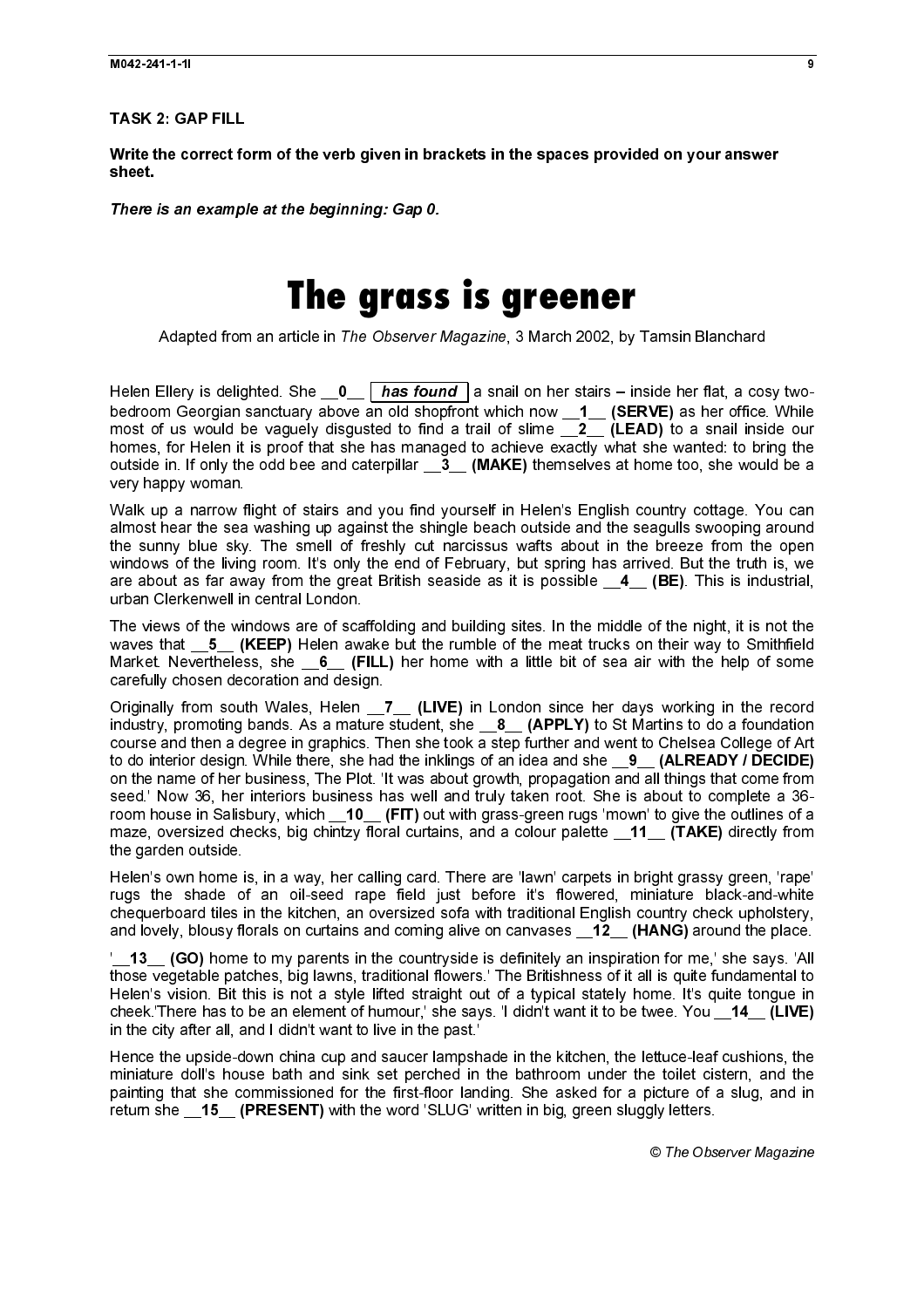### It's good to talk – but…

- Most of us are pretty reliant on the telephone nowadays, but if you work 1999, when my two lines stopped working, I was instantly cut off; nobody to talk to, no email, and no access to my in-house library, the world-wide web. The situation was compounded by the fact that although I had a mobile, the
- Write the correct form of the values<br>
There is an example at the be<br>
There is an example at the be<br>
There is an example at the be<br>
The start of the start<br>
1999, talk to<br>
The start<br>
1999, talk to<br>
The start<br>
1999, talk to<br> answer sheet.<br> **IT's good to talk** – but  $\ldots$ <br>
Adapted from an article in The *Observer Magezine*. 8 December 2002, by Alexander<br> **Most of us are protty relant on the <u>wordbore nowadays</u>, but<br>
10) DEPEND<br>
10) MOSt of us** There is an examples<br>Adapted from<br>1) POVERTY<br>2) COMMIT<br>3) FRUSTRA<br>4) RESPOND<br>5) CONFIRM<br>6) EQUIP<br>7) EVENTUA<br>8) KNOW<br>8) WRGE<br>10) APPOINT THAT SUND MOVED INTO SUNNED AND DRIVING THE SUND NOTE THAT SUND THE SUND THE SUND ON THE SUND AND SUND THE SUND WO UNIT THE SUND WORK THE SUND WAS CONDUCT AND MOVED AND SUND AND SUND AND SUND THE SUND AND SUND AND SUND THA Adapted from an article in The Observer Magazine, 8 December 2002, by Alexander Garrett<br>
Mant of us are orethy reliefation to the tells phone rowandomy but if your but<br>
from home in a unit area to be a dispersion for the 1) POVERT)<br>2) COMMIT<br>3) FRUSTRA<br>4) RESPONI<br>5) CONFIRM<br>6) EQUIP<br>7) EVENTUA<br>8) KNOW<br>10) APPOINT 2) COMMIT<br>3) FRUSTRAT<br>4) RESPOND<br>5) CONFIRM<br>6) EQUIP<br>7) EVENTUAI<br>8) KNOW<br>9) URGE<br>10) APPOINT 3) FRUSTRJ<br>4) RESPON<br>5) CONFIRM<br>6) EQUIP<br>7) EVENTUJ<br>8) KNOW<br>10) APPOINT from home in a rural area, the  $-\Delta_{\text{L}}$  dependency  $\mu$  is sincest total. In July<br>1699 when in a rural area, the  $-\Delta_{\text{L}}$  dependency is since to the interview of the fit is no email, and no access to my in-house libra signal was extremely  $\_1$ .<br>At least I knew that BT (Britite the connection within 48 hou would take a week for an thunderstorms in June, engthouse a week for an exceptional' circumstances, ijob. A  $\_3$  week later, I wer At least It knew that BT (British Telephone) had a 'service \_\_2\_' to restore<br>the connection within 48 hours. But when I rang form a call-box I was told it<br>would take a week for an engineer to get out to me. There had been the connection within 48 hours. But when I rang from a call-box I was told it would take a week for an engineer to get out to me. There had been thunderstorms in June, engineers were on holiday and in these 'wholly exceptional' circumstances, there weren't enough bodies around to do the prevent this happening again? There is no cable in this area, so I am saddled with BT for better or worse. I was told I could take out a 'Total Care' now covered by Total Care.

Fast forward three years. This summer, a nasty crackling developed on both lines. Each time I rang BT, they told me the line was testing OK, and discovered the fault was not BT's, I was darkly warned, I would have to pay and the phones stopped working altogether.

4) RESPOND<br>5) CONFIRM<br>6) EQUIP<br>7) EVENTUAL<br>8) KNOW<br>9) URGE<br>10) APPOINT 5) CONFIRM<br>6) EQUIP<br>7) EVENTUAL<br>8) KNOW<br>9) URGE<br>10) APPOINT 6) EQUIP<br>7) EVENTUAI<br>8) KNOW<br>9) URGE<br>10) APPOINT 7) EVENT<br>8) KNOW<br>9) URGE<br>10) APPOII 3) KNOW<br>9) URGE<br>10) APPOINT 9) URGE<br>10) APPOIM<br>10) APPOIM job. A  $-3$ —week later, I was finally reconnected. Was there any way to there this happening again? There is no cable in this area, so I am staded with BT for better or worse. I was told I could take out a "Total Care'<br>pa package which would guarantee a faster  $\frac{4}{-}$ . It felt like blackmail, but I<br>went along with it, and duly received written  $\frac{5}{-}$  that one of my lines was<br>now covered by Total Care.<br>Fast forward three years. This su went along with it, and duly received written  $-5$  that one of my lines was<br>now covered by Total Care.<br>Fast forward three years. This summer, a nasty crackling developed on both<br>lines. Each time I rang BT, they told me th suggested it might be my own  $\underline{6}$  at fault. If an engineer came and<br>discovered the fault was not BT's, I was darkly warned, I would have to pay<br>more than 900 for the call-out.  $\underline{7}$ , the cracking became unbearable, more than £90 for the call-out.  $\underline{\ }J$ , the crackling became unbearable,<br>and the phones stopped working altogether.<br>As it happened, a few weeks earlier, I had discovered by accident that I was<br>no longer covered by Total As it happened, a few weeks earlier, I had discovered by accident that I was no longer covered by Total-Care; BT had terminated it without my  $\_8$ \_.<br>And I had been too busy to do anything about getting it restored. I rang to<br>ask for an engineer and was offered an appointment ... the following<br>Tue And I had been too busy to do anything about getting it restored. I rang to ask for an engineer and was offered an appointment … the following Tuesday. Again, almost a week to have anyone look at the problem. The reason was the 'exceptional' weather, I was told, as a result of which they were again inundated with faults.

 $\begin{array}{c}\n1 \\
1\n\end{array}$   $\frac{1}{2}$   $\begin{array}{c}\n1 \\
1\n\end{array}$  $\frac{1}{2}$   $\frac{1}{2}$   $\frac{1}{2}$  $\begin{array}{c}\n\text{1} \\
\text{2} \\
\text{3} \\
\text{4}\n\end{array}$  $\begin{array}{c}\n1 \\
2\n\end{array}$  $\begin{array}{c}\n\frac{1}{2} \\
\frac{1}{2} \\
\frac{1}{2} \\
\frac{1}{2} \\
\frac{1}{2} \\
\frac{1}{2} \\
\frac{1}{2} \\
\frac{1}{2} \\
\frac{1}{2} \\
\frac{1}{2} \\
\frac{1}{2} \\
\frac{1}{2} \\
\frac{1}{2} \\
\frac{1}{2} \\
\frac{1}{2} \\
\frac{1}{2} \\
\frac{1}{2} \\
\frac{1}{2} \\
\frac{1}{2} \\
\frac{1}{2} \\
\frac{1}{2} \\
\frac{1}{2} \\
\frac{1}{2} \\
\frac{1}{2} \\
\frac{1}{2} \\
\frac{1}{2} \\
\frac{1$  $\begin{array}{c}\n\text{1} \\
\text{2} \\
\text{3} \\
\text{4}\n\end{array}$  $\begin{array}{c}\n1 \\
2\n\end{array}$   $\begin{array}{c}\n\mathbf{1} \\
\mathbf{1}\n\end{array}$   $\frac{1}{2}$  $\begin{bmatrix} 1 \\ 1 \end{bmatrix}$  $\begin{array}{c} \n\mathbf{1} \\
\mathbf{2} \\
\mathbf{3} \\
\mathbf{4} \\
\mathbf{5} \\
\mathbf{5} \\
\mathbf{6} \\
\mathbf{6} \\
\mathbf{7} \\
\mathbf{8} \\
\mathbf{9} \\
\mathbf{1} \\
\mathbf{1} \\
\mathbf{1} \\
\mathbf{1} \\
\mathbf{2} \\
\mathbf{2} \\
\mathbf{3} \\
\mathbf{5} \\
\mathbf{1} \\
\mathbf{2} \\
\mathbf{1} \\
\mathbf{2} \\
\mathbf{3} \\
\mathbf{1} \\
\mathbf{2} \\
\mathbf{3} \\
\mathbf{1} \\
\mathbf{2} \\
\mathbf{3} \\
\$  $\frac{1}{2}$  $\frac{1}{2}$  $\begin{bmatrix} 1 \\ 1 \end{bmatrix}$  $\overline{1}$  $\overline{10)}$  APPOI 10) APPOINT So far, so awful. I struggled on gamely, with the phone line intermittently coming back on over the next six days, calls often being cut off mid conversation, but just managing to get the most <u>9</u>\_work done. The<br>engineer duly turned up on the **\_10\_** day and fixed it. Or thought he had.<br>The following morning, the problem was back, the connection gone again.<br>© The Ob engineer duly turned up on the \_\_**10**\_\_ day and fixed it. Or thought he had.<br>The following morning, the problem was back, the connection gone again.<br>© The Observer Magazine The following morning, the problem was back, the connection gone again.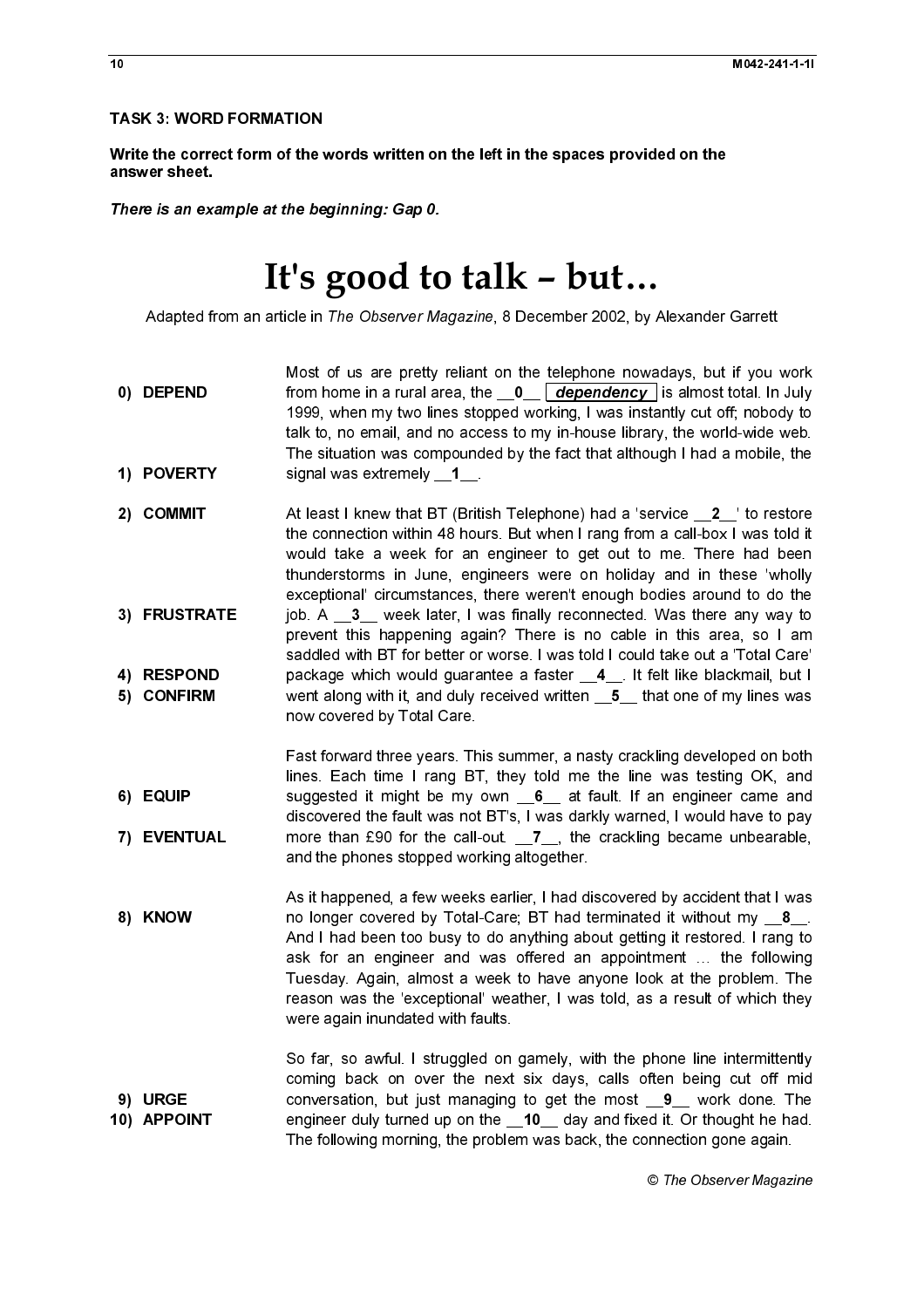PAGINA VUOTA